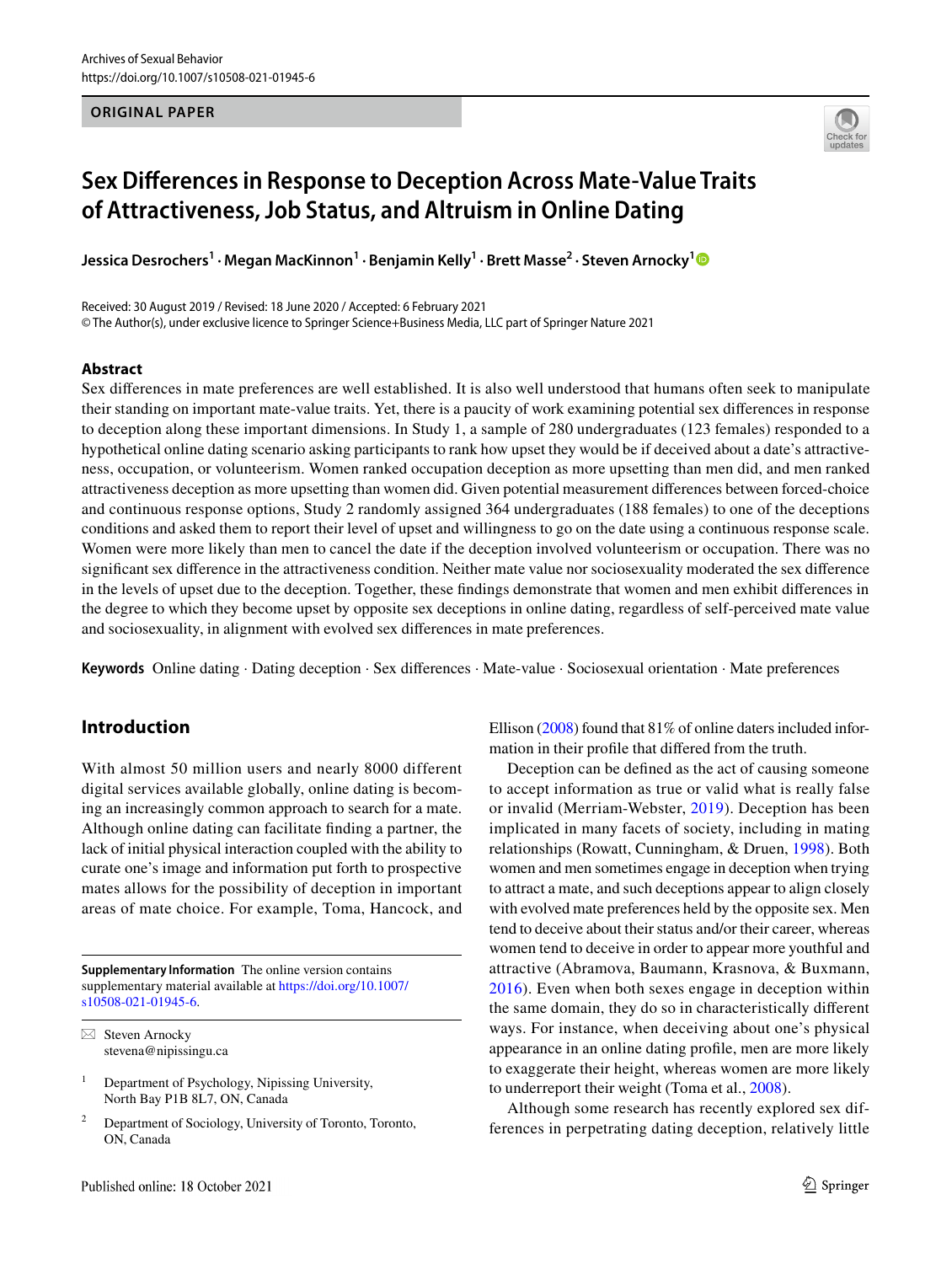is known about how people react to being deceived by a potential mate. If selection has shaped divergent tendencies between men and women to deceive members of the opposite sex in order to appear more desirable to prospective mates, then sex differences should also exist in the degree to which men and women become *upset* by being deceived by a prospective mate across different mate-value dimensions. Accordingly, the goal of this study was to examine potential sex differences in response to imagined online dating deception among young adults across three domains of mate value that differ in importance between the sexes: status/resources, physical attractiveness, and altruism.

#### **Deception and Mate Preferences**

Research has established that individuals can alter their mate value, defined as an individual's desirability as a mate (Sela, Mogilski, Shackelford, Zeigler-Hill, & Fink, [2016](#page-9-2)), by using dishonest signaling via manipulation of one's self-presentation (Gibbs, Ellison, & Heino, [2006](#page-9-3)). Deception is often used when initiating a relationship to attract a potential mate (Rowatt et al., [1998](#page-9-1)).

According to Darwin's ([1896](#page-9-4)) theory of sexual selection, humans compete intrasexually and intersexually for reproductive success. Such competition can include exaggeration of traits that are linked to the mate preferences of the opposite sex (Buss, [1988](#page-9-5)). Males more than females seek youth and physical attractiveness in potential mates (Buss, [1989](#page-9-6)). Females physical attractiveness serves as a cue to their reproductive capacity; identification of such females was an important reproductive challenge for ancestral males (Buss, [1989](#page-9-6); Chang, Wang, Shackelford, & Buss, [2011\)](#page-9-7). Not surprisingly, the male preference for physically attractive females has also been identified in the online dating context (Abramova et al., [2016\)](#page-8-0). Specifically, men prefer online dating profiles from attractive, younger, and shorter women (Hitsch, Hortaçsu, & Ariely, [2010](#page-9-8)), and women who were more attractive received more emails from prospective mates (Hitsch, Hortaçsu, & Ariely, [2005](#page-9-9)).

Conversely, females more than males prefer mates with higher social status and resource acquisition and provision capabilities (Buss, [1989\)](#page-9-6). Good earning capacity, social status, education, intelligence, ambition, and industriousness are examples of characteristics that have been found to be highly sought after by women (Chang et al., [2011](#page-9-7); Toma et al., [2008\)](#page-10-0). Buss ([1989\)](#page-9-6) suggested that indicators of resource acquisition are more important for females because ancestral women's reproductive success was constrained by access to resources. This preference has also been observed within the online dating literature, such that women, more than men, value a partner's socioeconomic status (Abramova et al., [2016](#page-8-0)). A study conducted by Hitsch et al. ([2005\)](#page-9-9) found that men with higher income received more emails from prospective dates. Furthermore, women prefer online dating profiles of men with higher income than them, as well as men with occupations such as lawyer, law enforcement, firefighter, military and health professional (Hitsch et al., [2010\)](#page-9-8).

Related to direct status and resource indicators is the mate preference for altruism, for which women appear to exhibit a stronger preference than men (Farrelly, [2013](#page-9-10); Oda, Okuda, Takeda, & Hiraishi, [2014](#page-9-11); Phillips, Barnard, Ferguson, & Reader, [2008\)](#page-9-12). Due to this preference, men tend to increase their self-presentation of altruism. Men have been found to contribute more to charity if a member of the opposite sex is observing than when an individual of the same sex was observing, or if there is no observer at all (Iredale, Van Vugt, & Dunbar, [2008\)](#page-9-13). Furthermore, men tend to exaggerate their levels of trust, sincerity, and kindness more than women when trying to impress a potential mate (Tooke & Camire, [1991\)](#page-10-1).

In light of these sex-divergent mate preferences, it is unsurprising that men and women also differ from one another in the manners by which they attract mates. Females are more likely to employ tactics for altering physical appearance, such as wearing makeup or revealing clothing to attract males, whereas males are more likely to display resources, athleticism, and strength to attract potential mates (Buss, [1988\)](#page-9-5). These sex differences in the display of mate-value characteristics have also been extended into the deception and self-presentation literature. Rowatt et al. [\(1998\)](#page-9-1) found that men with high self-monitoring (i.e., being more sensitive to their audience's expressions) were more likely to alter their self-presentation based on what women prefer in a mate. When trying to impress potential mates, men were more likely to attempt to deceive women about their levels of dominance (i.e., by acting more dominant or masculine around both members of the same and opposite sex) and resources (i.e., by spending money on members of the opposite sex even when they cannot afford it and mislead them about their career expectations), whereas females were more likely to deceive about their bodily appearance (Tooke & Camire, [1991\)](#page-10-1). Not only did men deceive more about social status indicators, they were also more accepting when a woman lied about these cues than when other men used these deception tactics (Toma et al., [2008\)](#page-10-0), suggesting that sex differences in response to deceptions surrounding matevalue traits might exist.

#### **Deception in Online Dating**

Deceptive self-presentation has become easier with the emergence of online dating and mobile app dating. Research indicates that online daters report deception being the primary disadvantage of online dating, and over a quarter of online daters reported misrepresenting certain aspects of their profiles (Brym & Lenton, [2001\)](#page-9-14). Surveys have indicated that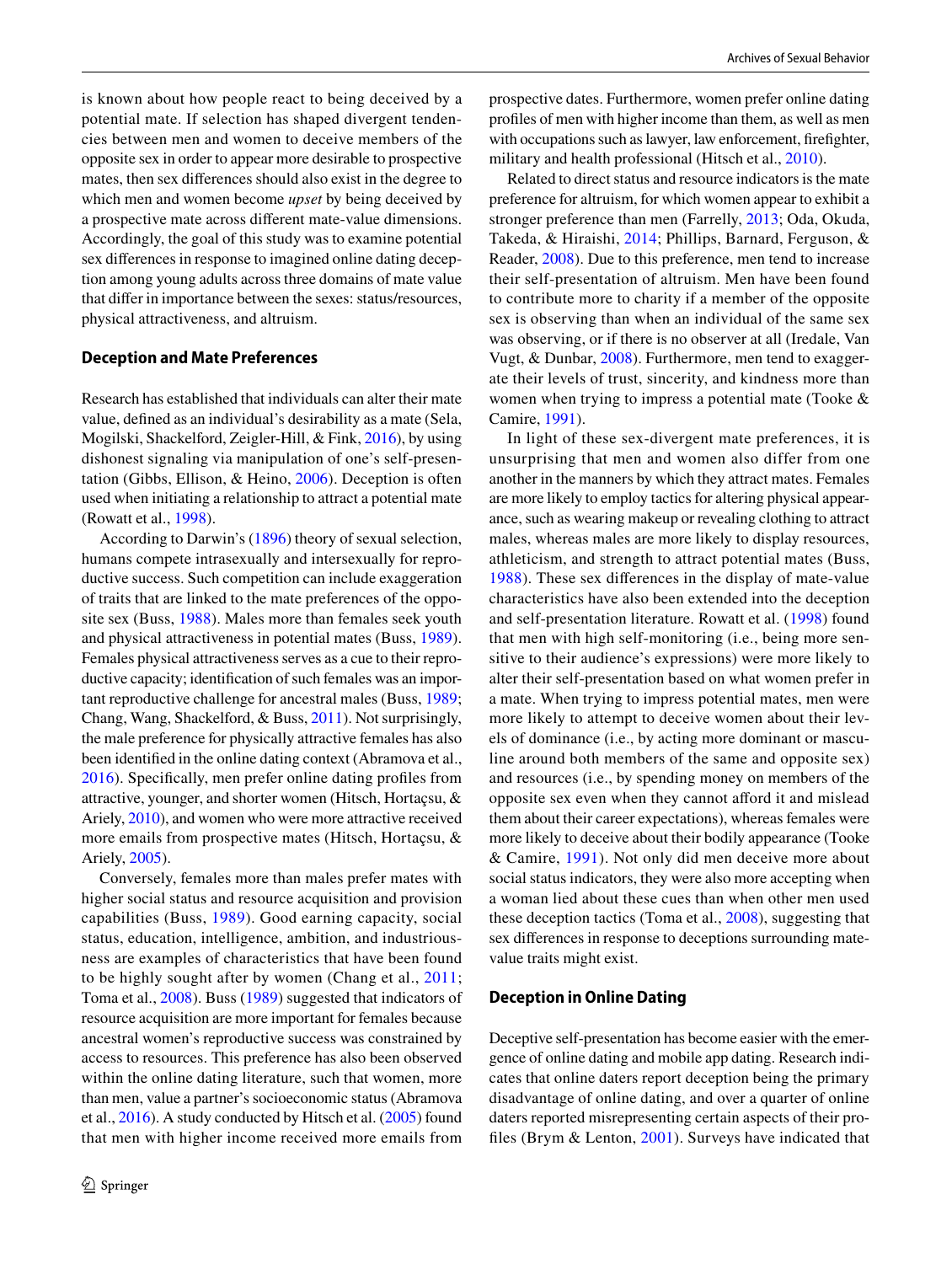86% of online daters felt that others misrepresented their physical appearance on online dating websites (Gibbs et al., [2006\)](#page-9-3), and they believed the other person was more deceptive than they were (Sharabi & Caughlin,  $2019$ ). When creating online dating profiles, individuals will base their presentation on their idealized self, which can conflict with a more accurate representation of their traits (Ellison, Hancock, & Toma, [2011](#page-9-15)). Most deceptions on mobile dating applications were done at the beginning of the interactions between two users (Markowitz & Hancock, [2018](#page-9-16)). Moreover, individuals rated discrepancies involving traits that could be easily changed or minimized before the first date as more acceptable to lie about than traits that could not be easily changed (Ellison et al., [2011](#page-9-15)), suggesting that there is likely a strategic component surrounding the manner by which we mislead others in our online dating behavior.

Because there is no initial face-to-face interaction, deception is easier to engage in and more difficult to detect (Toma et al., [2008\)](#page-10-0). Therefore, dishonest signaling and the manipulation of self-presentation would be potentially useful in online dating context when individuals are competing against a plethora of other prospects. Not surprisingly, deception researchers have observed sex differences in the perpetration of online dating deception that map on to those described above. Women were more likely to be dishonest about their weight and physical attractiveness, whereas men were more likely to be dishonest about their personal interests, their assets, and mating goals (Abramova et al., [2016\)](#page-8-0). Women posted less accurate pictures of themselves as their profile pictures of dating websites, where most of the discrepancies between the picture and their real self was due to physical attractiveness features (i.e., skin, hair style, and age) (Hancock & Toma, [2009\)](#page-9-17). When primed with a first date scenario with an attractive individual, men were more likely to engage in acts of conspicuous spending relative to women (Griskevicius et al., [2007\)](#page-9-18). Men have been found to consistently overestimate their height in their profiles, a cue which is associated with higher status men (Toma et al., [2008](#page-10-0)). Men also indicated a higher social acceptance of deception in these areas (Toma et al., [2008](#page-10-0)).

Although evidence suggests that individuals sometimes attempt to alter their self-presentation by employing deceptive tactics in online dating (Abramova et al., [2016](#page-8-0); Ellison et al., [2006](#page-9-19); Hitsch et al., [2005,](#page-9-9) [2010;](#page-9-8) Toma et al., [2008](#page-10-0)), there is a lack of research on individuals' reactions to these deceptions, and whether sex differences exist in the extent to which they are upsetting to men and women. Given that deception across mate-value traits such as attractiveness and status is pervasive in the modern online dating context, it is important to study how men and women respond to such deceptions. To our knowledge, only one study has examined the receiver's reaction to online dating deception. Steiger, Eichinger, and Honeder ([2009](#page-10-3)) found both males and females

were more disturbed about gender switching (e.g., a female pretending to be a male online), followed by augmentation of physical appearance and age deceptions. However, this study lacked examination of the sex differences between different types of deceptions. Based on the aforementioned literature on mate preferences, it is anticipated that sex differences will exist in the forms of deception that are most upsetting, such that males will be more upset than females surrounding physical attractiveness deceptions and females will be more upset than males regarding deceptions surrounding access to, and sharing of, resources.

## **Might Mate Value and Sociosexuality Moderate Sex Differences in Upset over Dishonesty?**

Two factors that might moderate sex differences in the types of deception that are most upsetting are individuals' sociosexual orientation and mate value. Research has found that both men and women were less upset about deceptions in a short-term versus long-term mating scenario (Haselton, Buss, Oubaid, & Angleitner, [2005](#page-9-20)). With resource exaggeration deceptions, females' upset was greater than male's only for long-term relationships; for short-term mating, there were no significant differences between the sexes (Haselton, et al., [2005\)](#page-9-20). In terms of deception about kindness, females were more upset than males, but only in in short-term mating scenarios (Haselton et al., [2005\)](#page-9-20). Moreover, previous research has found that unrestricted individuals tend to prioritize physical attractiveness in a partner, whereas more restricted individuals exhibit stronger preference for kindness and reliability (Simpson & Gangestad, [1992](#page-10-4)). Together this suggests that sociosexuality, as an individual difference measure of relationship orientation, could moderate the sex differences in the level of upset due to deceptions surrounding specific mate-value traits. Additionally, individuals with higher mate value are generally more selective across partner traits when choosing a mate (Arnocky, [2018](#page-8-1); Buss & Shackelford, [2008](#page-9-21)). Accordingly, higher mate-value individuals may be generally less tolerant of deceptions than individuals of lower mate value.

## **The Present Studies**

Online dating has become normative in contemporary culture. Online dating scenarios could provide a novel mechanism for testing adaptive hypotheses about sex differences in mate preferences in strategies. Yet to date, we are unaware of any research examining potential sex differences in how upset men and women would feel when exposed to online dating deception regarding a potential mate's attractiveness, resources, and altruism, three important mate-value characteristics which appear to differ in importance between men and women. In two studies differing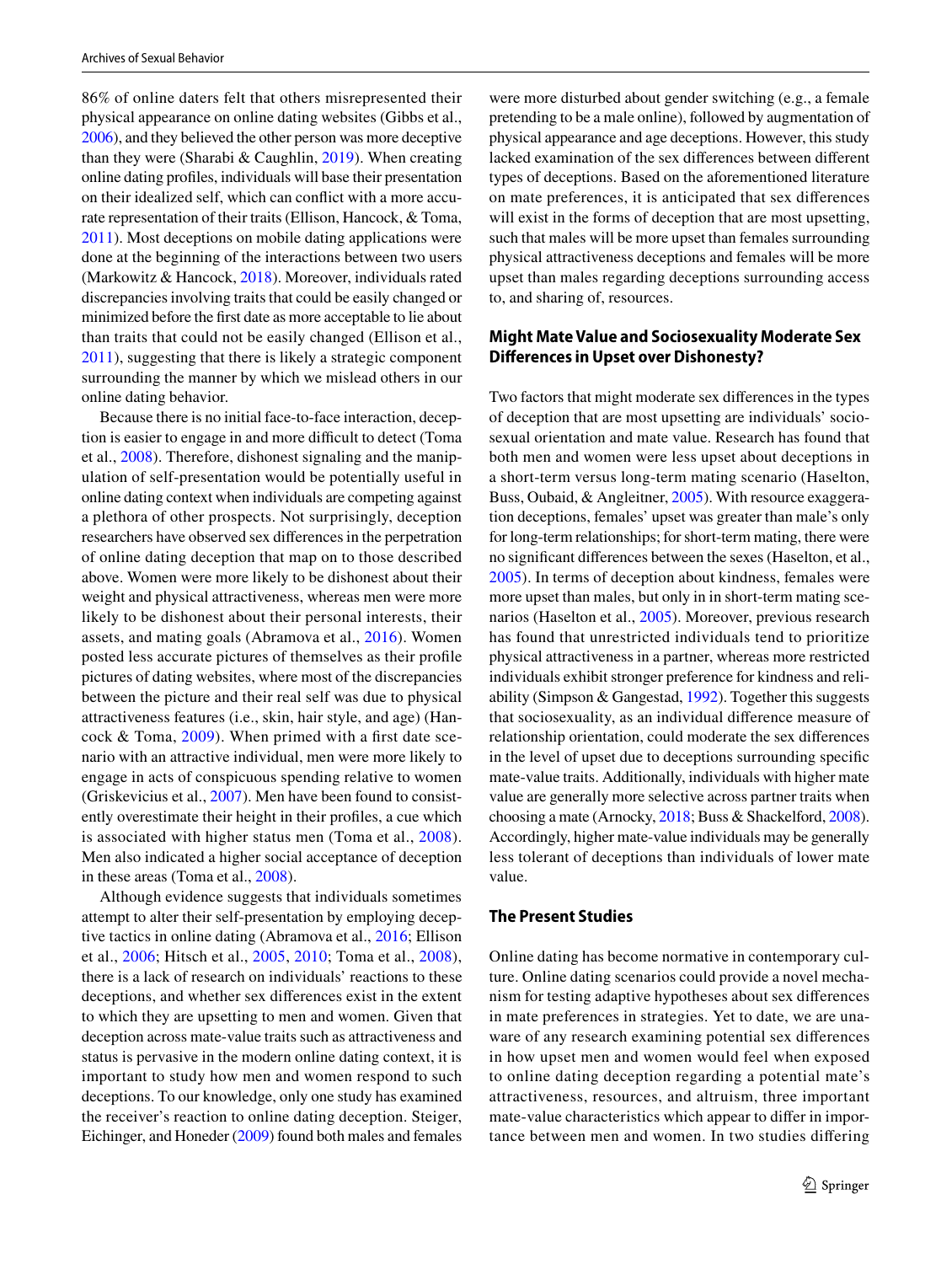in measurement approach (continuous versus rank-order ratings of upset and willingness to continue dating the deceiver, described further in Study [2\)](#page-4-0), we tested the following hypotheses:

**Hypothesis 1 (H1)** Male comparison across deception categories: Males will feel most upset and most likely to cancel a date, when the deception surrounds a date's physical attractiveness relative to deceptions about resources (job status) and volunteerism.

**Hypothesis 2 (H2)** Sex differences in response to physical attractiveness deception: Males will feel more upset and will be more likely to cancel a date, than women when deceived about a date's physical attractiveness.

**Hypothesis 3 (H3)** Females comparison across deception categories: Females will feel most upset and most likely to cancel the date, when the deception relates to indicators of social status, such as occupation status, compared to other characteristics.

**Hypothesis 4 (H4)** Sex differences in response to occupation deception: Females will feel most upset and most likely to cancel the date when deceived by employment status than males.

**Hypothesis 5 (H5)** Sex differences in response to volunteering deception: Females will be most upset and most likely to cancel the date when deceived by cues of altruism, such as volunteering than males.

**Hypothesis 6 (H6)** The individual difference traits of sociosexual orientation and mate value will moderate the sex differences in the level of distress over the deceptions received by potential mate.

**H6a** At high levels of sociosexuality, there will be no sex difference in levels of upset due to deceptions of attractiveness and employment (resource acquisition), but there will be a sex difference in levels of upset due to deceptions of volunteering (kindness).

**H6b** At low levels of sociosexuality, there will be a sex difference in levels of upset due to deceptions of attractiveness and employment (resource acquisition), where females are more upset about resource acquisition and less upset about attractiveness than males. There will be no sex difference in levels of upset due to deceptions of volunteering (kindness) at low sociosexuality.

**H6c** There will only be a sex difference in all three deceptions type (attractiveness, employment, and volunteering) at high mate value, but not a low mate value.

## **Study 1**

## **Participants**

The sample consisted of 280 heterosexual undergraduate students (123 females) recruited from classrooms and various locations at a university and college campus. The age ranged between 18 and 40 (*Mage* = 21.06, *SD* = 5.55; 87% Caucasian, 5% African-American, 5% Native, 4% Asian, 2% South East Asian, 1% South Asian, 1% Latin).

## **Measures and Procedure**

Participants completed a survey that included basic demographic information (e.g., sex and age) and self-report measures including the following measures:

## **Sociosexual Orientation**

The participants completed the Revised Sociosexual Orientation Inventory (SOI-R; Penke & Asendorpf, [2008\)](#page-9-22). The SOI-R measures an individual's restricted (long-term mating strategy) versus nonrestrictive (short-term mating strategy) through three components: past sexual behavior ("with how many different partners have you had sexual intercourse with on one and only one occasion?"), attitudes toward uncommitted sex ("Sex without love is ok."), and desire for uncommitted sex ("How often do you fantasies about having sex with someone you are not in a committed romantic relationship with?"). The SOI-R consists of nine items, with 3 items per component, scored on a 5-point Likert-type scale ranging from 1 = S*trongly disagree* to 5 = *Strongly agree*. Average global sociosexuality scores and component scores were calculated, where a low score indicated a restricted sociosexuality. The SOI-R demonstrated good internal consistency  $(\alpha = 0.86)$ .

## **Mate Value**

The Mate Value Scale (Edlund & Sagarin, [2014](#page-9-23)) is a brief scale measuring overall self-perceived mate value. The fouritem scale was anchored from 1 = *extremely undesirable/very much lower than average/very bad catch* to 7 = *extremely desirable/very much higher than average/very good catch*. Example items are: "Overall, how would you rate your level of desirability?" and "Overall, how do you believe you compare to other people in desirability as a partner on the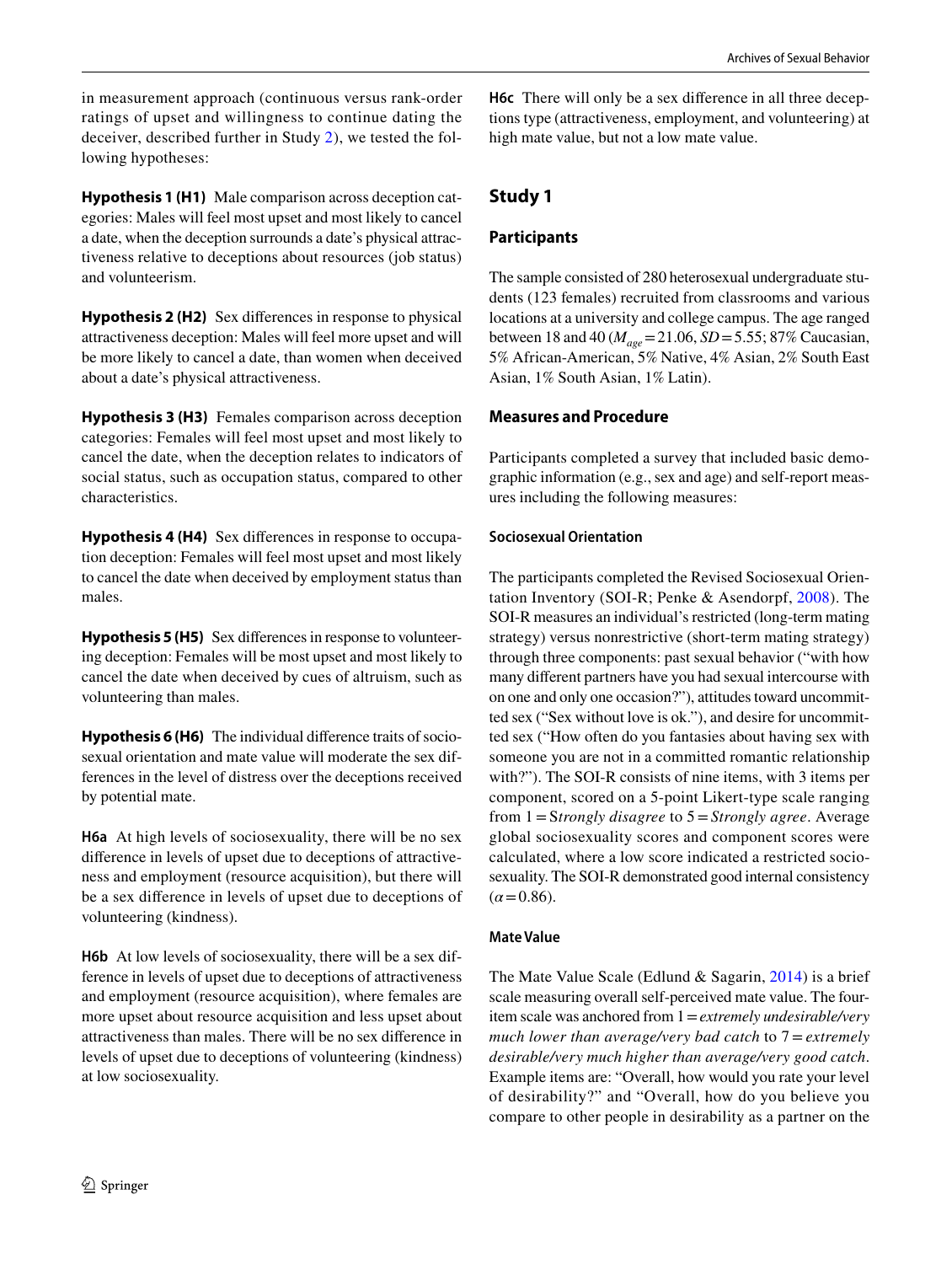following scale?" In the present study, the Mate Value Scale demonstrated good internal consistency  $(\alpha = 0.86)$ .

#### **Deception**

After completing the questionnaire portion of the study, participants read a scenario (see supplementary materials, Appendix A) in which they had just signed up for an online dating website, met someone, and connected instantly. After their online communication, the participants found out the potential mate deceived them about one of three conditions of deception: their date had lied about: (1) his/her attractiveness, (2) his/her occupation, or (3) his/her volunteer work. After reading the scenario, participants were given a forced choice to rank each deception condition from least to most upsetting (1 = *least upsetting* to 3 = *most upsetting*). Although recent research in evolutionary psychology has focused on the role of specific negative emotions in motivating adaptive compensatory actions (e.g., Arnocky et al., [2015a](#page-8-2), [2015b;](#page-8-3) Bird et al., [2016\)](#page-9-24), we adopted the emotional response of "upset" to more broadly capture negative emotionality toward the deception, rather than limiting our assessment to more specific emotion (e.g., anger, betrayal, and frustration), given no a priori predictions about any of these more specific emotions being more or less relevant to the deception scenarios.

#### **Data Analysis**

A multivariate analysis (MANOVA) was run to assess the sex difference (male versus female) on how upset each deception type (attractiveness, occupation, and volunteering) made the participant. Furthermore, to test whether mate value and SOI-R moderated the sex on degree of how upset the participant was for each condition, moderator analyses (Model 2) were run using multiple regression in the PROCESS macro for SPSS (Hayes, [2013](#page-9-25)).

## <span id="page-4-0"></span>**Results**

The composite dependent variate was significantly affected by sex, Wilk's  $\lambda = .93$ ,  $F(3, 276) = 6.73$ ,  $p < 0.001$ ,  $\eta^2 = 0.068$ , indicating a significant MANOVA. Multiple ANOVAs were run on each of the dependent variables (each deception condition). The family-wise error rate to evaluate the three tests was set at 0.01 for each ANOVA using the Bonferroni method for control for Type 1 error. There was a significant difference in the level of upset regarding occupation, *F*(1,  $278 = 8.43, p = .004, \eta^2 = 0.03$ , where women ( $M = 2.02$ ) were more upset in response to deception involving their prospective date's occupation than men  $(M = 1.75)$ . There was also a significant difference in the level of upset in response to deception involving attractiveness,  $F(1, 278) = 18.56$ ,

 $p < 0.001$ ,  $\eta^2 = 0.06$ , where men (*M* = 2.18), compared to women  $(M=1.76)$ , were more upset over deception regarding attractiveness. There was no significant sex difference of the level of upset for the volunteering deception, *F*(1,  $278 = 2.37, p < 0.13, \eta^2 = 0.008$ . See Fig. [1.](#page-4-1)

A moderator analysis was run for the sex difference in the occupation deception. When examining each of the interaction effects for both moderators, neither the sex by matevalue interaction  $(b = -0.003 \text{ } \text{SE} = 0.09 \text{ } t = -0.03 \text{ } p = .97$ , 95% confidence intervals:  $LL = -0.18$ ,  $UL = 0.18$ ) nor the sex by SOI-R interaction  $(b = -0.19 \text{ } SE = 0.12 \text{ } t = -1.55$ *p* = .12, 95% confidence intervals: LL = −0.44, UL = 0.05) was significant.

Next, a moderator analysis was run to assess the sex difference in the attractiveness deception. When examining each of the interaction effects for both moderators, neither the sex by mate-value interaction  $(b=0.01 \text{ SE} = 0.10 t = 0.13$ *p* = .9, 95% confidence intervals: LL = −0.18, UL = 0.21) nor the sex by SOI-R interaction  $(b=0.20 \text{ SE} = 0.13 t = 1.52$ *p* = .13, 95% confidence intervals: LL = − 0.06, UL = 0.45) was significant.

Lastly, a moderator analysis for the sex difference in the volunteer deception was analyzed. When examining each of the interaction effects for both moderators, neither the sex by mate-value interaction  $(b = -0.01 \text{ SE} = 0.10 t = -0.11 p = .9,$ 95% confidence intervals:  $LL = -0.21$ ,  $UL = 0.19$ ) nor the sex by SOI-R interaction (*b* = − 0.006 SE = 0.14 *t* = − 0.05 *p* = .96, 95% confidence intervals: LL = − 0.28, UL = 0.26) was significant. Results suggest clear sex difference in how upset the participants were for the attractiveness and occupation deceptions, regardless of the individual differences in their self-perceived mate value and sociosexuality.



<span id="page-4-1"></span>**Fig. 1** Sex differences in the rank ordering of how upset participants reported they would feel after experiencing each form of deception, from  $1 = Most$  Upsetting to  $3 = Least$  Upsetting. \*\* $p < .01$ , \*\*\**p* < .001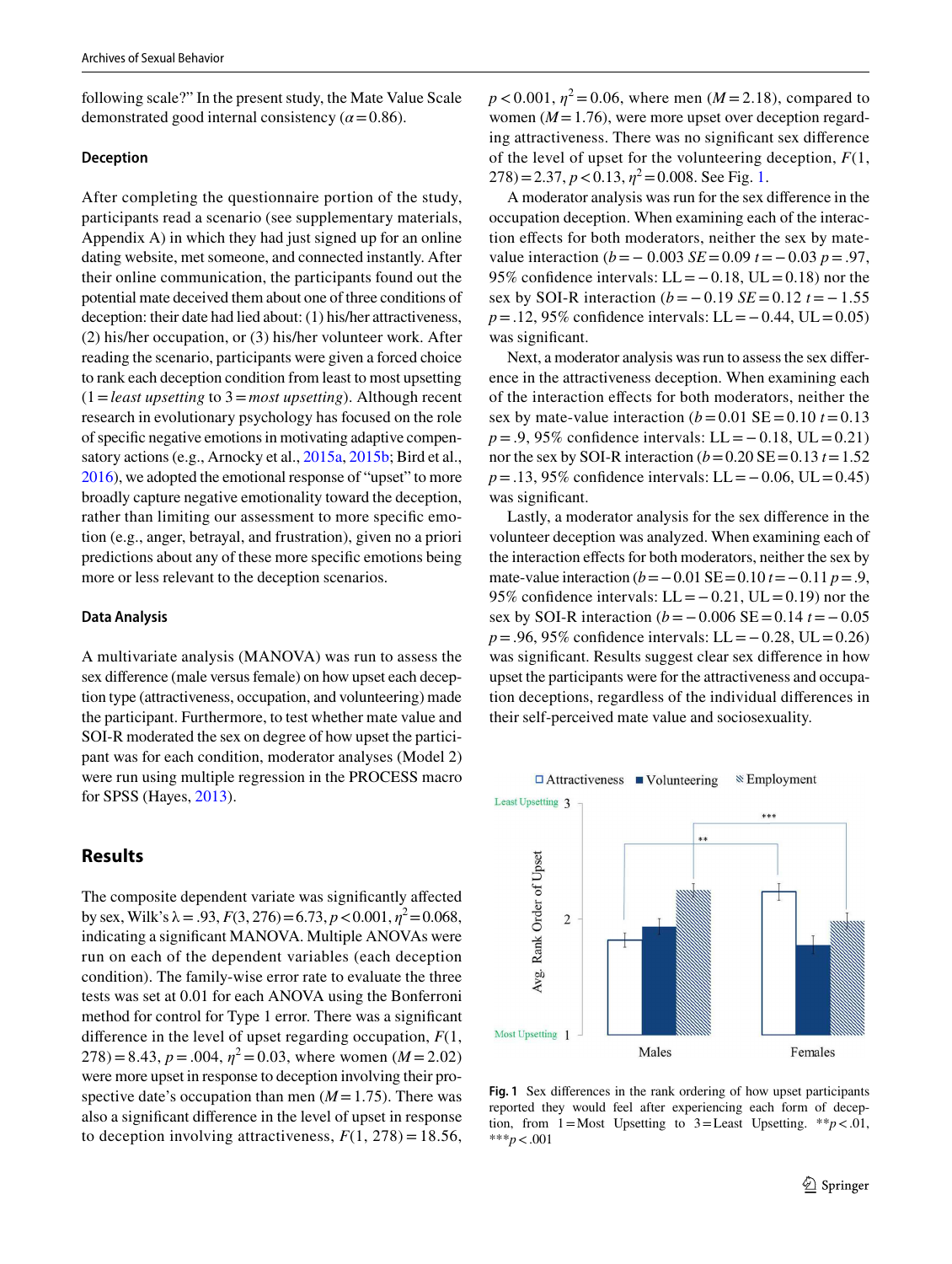## **Study 2**

Previous literature examining sex differences in reported emotional responses to various reproductive challenges has identified potential measurement biases that might influence observed results. For example, regarding sex differences in response to jealousy, Zengel, Edlund, and Sagarin ([2013\)](#page-10-5) found that when examining a continuous response scale for jealousy, there was no interaction effect of sex by type of infidelity (sexual versus emotional). However, when examining a forced-choice measure of jealousy, there was a sex difference, whereby males were more likely to be upset about sexual infidelity, whereas females were more upset about emotional infidelity (see also Harris, [2002;](#page-9-26) Tagler, [2010](#page-10-6)). This body of literature demonstrates that potentially when examining the sex difference in responses due to deceptions through continuous measure, we may not see the same effect. The second study is designed to replicate study 1 through difference measurements.

## **Participants**

Participants were 364 undergraduate students (188 females) from the same university as the first study. The age ranged from 18 to 40 years old (*Mage* = 21.6, *SD* = 5.06; 91% Caucasian, 5% Native, 4% African-American, 3% Asian, 2% South Asian, 1% Latin, 0.5% Arab, 0.3% South East Asian). All procedures were approved by the university research ethics board.

## **Measures and Procedure**

Participants completed a survey that included basic demographic information (e.g., sex and age) and self-report measures including the following measures:

### **Mate Value and Sociosexuality**

Following Study 1, self-report questionnaires on mate value and sociosexuality were assessed using MVS (Edlund & Sagarin, [2014](#page-9-23)) and SOI-R (Penke & Asendorpf, [2008](#page-9-22)), respectively.

### **Deception**

After completing the questionnaire portion, participants read the same hypothetical scenario as in Study 1; however, instead of the three conditions being presented and a forcedchoice response, participants were randomly represented one of three conditions (i.e., attractiveness, employment, or volunteering deceptions). After reading the scenario (see supplementary materials, Appendixes B, C, and D), participants

were asked two (continuous) follow-up questions. "How upset would this dishonesty make you?" was anchored from 1 = *not at all upset* to 7 = *very upset.* "How likely would you be to cancel your date?" was anchored from 1 = *I would cancel* to 7 = *I would cancel the date*.

## **Data Analysis**

Two-way ANOVAs were used to assess the interacting effect of sex (male versus female) and deception types (attractiveness, occupation, and volunteering) on attitudinal (how upset the participant was about the deception) and behavioral (how likely the participant was to cancel the date) outcome measures. Furthermore, to test whether mate value and SOI-R moderated the sex and condition differences in participants' level of upset about the dishonesty or their likelihood of canceling the date, four moderator analyses (Model 2) were run using multiple regression in the PROCESS macro for SPSS (Hayes, [2013\)](#page-9-25).

## **Results**

### **How Upset Would this Dishonesty Make You?**

First, the degree of how upset the individual was about the deception was analyzed. There was no significant interaction between sex and deception type,  $F(1, 353) = 0.76$ ,  $p = .47$ ,  $\eta^2 = 0.004$ , nor a main effect of condition *F*(1, 353) = 0.59,  $p = .55$ ,  $\eta^2 = 0.003$ . There was a trend toward a main effect of sex,  $F(1, 353) = 3.61$ ,  $p = .058$ ,  $\eta^2 = 0.01$ , where men  $(M=3.44)$  were more upset than women  $(M=3.20)$  about the dishonesty in general.

Second, a moderator analysis was run to analyze if mate value and SOI-R moderated the sex and condition differences in the participants' degree of feeling upset about the deception. When examining mate value and SOI-R's ability to moderate the condition difference in the level of upset, neither the mate value by condition  $(b=0.14$  SE = 0.1  $t=1.33$ *p* = .19, 95% confidence intervals: LL = −0.07, UL = 0.34) nor the SOI-R by condition interactions was significant  $(b=0.11 \text{ SE} = 0.11 t = 1.01 p = .32, 95\%$  confidence intervals:  $LL = -0.11$ ,  $UL = 0.33$ ). When examining mate value and SOI-R's ability to moderate the sex difference in the level of upset, neither of the interactions were significant: sex by mate value  $(b = -0.11 \text{ SE} = 0.17 t = -0.64 p = .53$ , 95% confidence intervals:  $LL = -0.44$ ,  $UL = 0.22$ ) and sex by SOI-R (*b* = 0.2 SE = 0.18 *t* = 1.11 *p* = .27, 95% confidence intervals:  $LL = -0.16$ ,  $UL = 0.56$ ).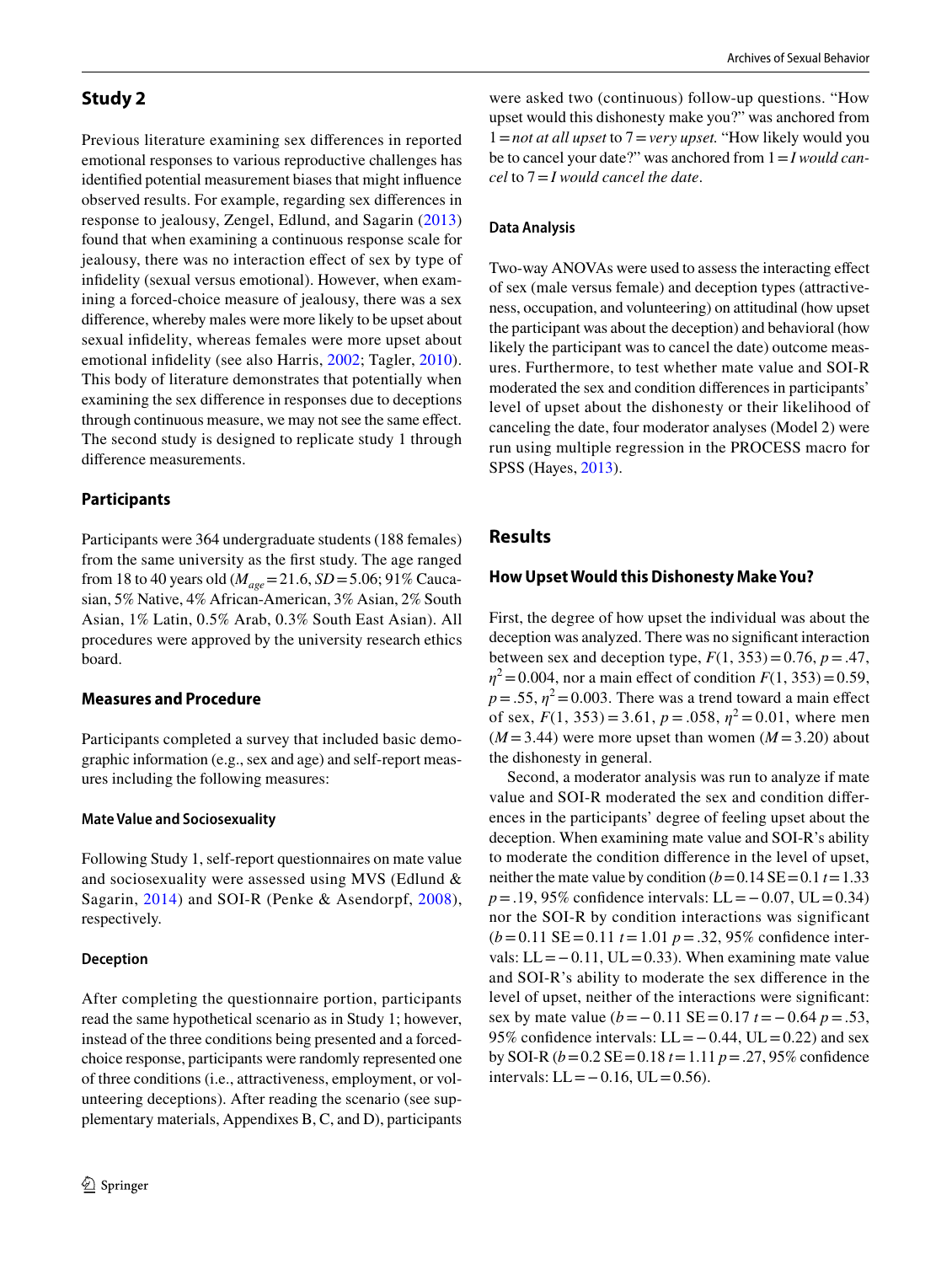#### **How Likely Would You Cancel the Date?**

A two-way ANOVA was used to analyze the effects of sex and deception condition on the likelihood of canceling the date. There was a significant interaction between sex and type of dishonesty,  $F(2, 353) = 5.79$ ,  $p = .003$ ,  $\eta^2 = 0.03$ . Further post hoc analyses were run to analyze the significant interaction through L-Matrices. Within the attractiveness condition, there were no significant sex differences in how likely they were to cancel the date,  $F(1, 353) = 0.01$   $p = .92$ ,  $\eta^2$  < 0.001. Within the volunteering condition, women  $(M=4.97)$  were significantly more likely to cancel the date than men ( $M = 3.37$ ),  $F(1, 353) = 23.44$ ,  $p < 0.001$ ,  $\eta^2 = 0.06$ . Women were also more likely to cancel the date  $(M = 3.85)$ than men  $(M = 3.02)$  if the potential mate lied about their occupation,  $F(1, 353) = 6.21$ ,  $p = .01$ ,  $\eta^2 = 0.02$ . See Fig. [2.](#page-6-0) Among men, there were significant differences in how likely participants were to cancel the date between each condition  $F(2, 353) = 6.35, p = .002, \eta^2 = 0.04$ . Analyses of simple main effect were conducted to evaluate the three pairwise comparisons among the means for the male participants, with an alpha set at 0.05 to control for Type I error using the Holm's sequential Bonferroni. Men were more likely to cancel the date when deceived about their prospective date's attractiveness  $(M=4.17)$  than their volunteerism and occupation ( $M = 3.37$ , and  $M = 3.02$ , respectively). The different conditions also affected the likelihood of women canceling their prospective date  $F(2, 353) = 6.18$ ,  $p = .002$ ,  $\eta^2 = 0.03$ . After controlling for Type I error using the Holm's sequential Bonferroni with an alpha set at 0.05, women were more likely to cancel their date when deceived about their future

 $\Box$  Attractiveness  $\Box$  Volunteering  $\&$  Employment



<span id="page-6-0"></span>**Fig. 2** Sex differences in the likelihood that participants would cancel the date after experiencing each form of deception.  $**p < .01$ , \*\*\**p* < .001

date's volunteerism  $(M=4.97)$  than either their attractiveness  $(M=4.21)$  or occupation  $(M=3.85)$ .

Moderator analysis to examine the ability of mate value and SOI-R to moderate the sex and condition differences in participants' likelihood of canceling the date. When examining the interactions for each of the moderators, none of the interaction were significant: mate value by condition  $(b = -0.25 \text{ SE} = 0.14 t = -1.85 p = .06, 95\%$ confidence intervals:  $LL = -5.2$ ,  $UL = 0.02$ ), SOI-R by condition  $(b = -0.19 \text{ SE} = 0.14 t = -1.34 p = .018, 95\%$ confidence intervals:  $LL = -0.47$ ,  $UL = 0.09$ ), sex by mate value  $(b = -0.007$  SE = 0.22  $t = -0.03$   $p = .97,95\%$  confidence intervals:  $LL = -0.44$ ,  $UL = 0.43$ ) nor sex x SOI-R (*b* = − 0.14 SE = 0.24 *t* = − 0.6 *p* = .55, 95% confidence intervals:  $LL = -0.62$ ,  $UL = 0.33$ ).

Results suggest clear sex differences in participants' willingness to cancel a date based upon the type of deception experienced regardless of individual differences in sociosexual orientation or own mate value, such that women were more likely than men to cancel the date when confronted with male deception about job status or volunteerism.

## **General Discussion**

Even though both men and women believe it is unacceptable to lie in an online dating profile, 81% of online dating users have admitted to deceiving on their profile information (Toma et al., [2008\)](#page-10-0). Multiple previous research studies have identified who are the type of people who are deceiving their self-presentation online, but there is a limited amount of research focused on how these deceptions would be received. The purpose of this study was to examine the sex differences in response to being lied to in an online dating context. Through the use of surveys and an online dating scenario, we discovered these sex differences do exist.

In Study 1, by using a force-choice question the sex differences in each deception type were examined. Men were most upset when deceived about attractiveness compared to women, supporting *H2*. Women were more upset than men when lied to about their prospective date's occupation, supporting *H4*. These findings are reflective of mate preferences of men and women. Since men value attractiveness and women value status (Buss, [1989\)](#page-9-6), men being most upset regarding deceived attractiveness and women being most upset regarding deceived occupation suggest deception regarding these mate preferences is most upsetting. *H5* was no supported, such that there was very little difference in the level of upset between men and women in response to deception pertaining to volunteerism, which suggests men and women are equally upset about deception concerning altruistic tendencies. This finding falls within the unclear sex difference in the preference for altruism as a mate-value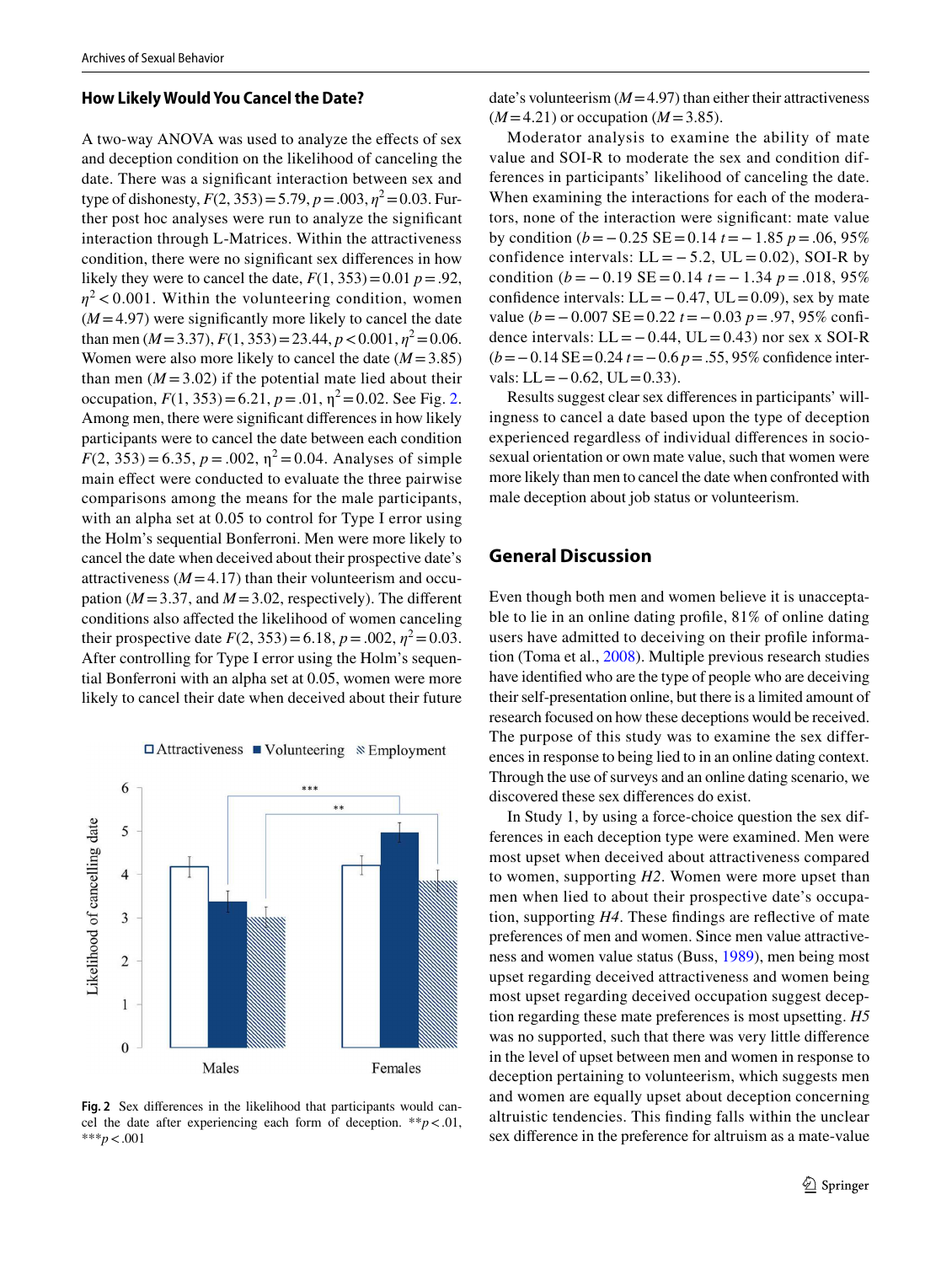characteristic viewed in the previous literature. We hypothesize this sex difference is lost due to the force-choice question pulling apart the sex differences in the other characteristics, which leaves the altruistic mating preference the least important trait.

In Study [2,](#page-4-0) participants were randomly assigned to deception type conditions, and they were asked to answer continuous items about being upset about the deception and their likelihood of canceling the date. Men were most likely to cancel their prospective date when lied to about attractiveness rather than employment or volunteerism, supporting *H1*. This could reflect men's preferences for a youthful and attractive partner (Buss, [1989\)](#page-9-6), and since these characteristics are important to men in terms of mating, being lied to about these traits could be most upsetting. However, *H2* was not supported, such that there was no sex difference in the likelihood of canceling the date due to the attractiveness deception. The fact that both sexes were equally likely to cancel the date due to attractiveness deception could reflect women's preferences for partner attractiveness potentially being higher in a university dating population. For example, Mucci and Mason ([2015\)](#page-9-27) found no sex difference in the degree to which young women and men rated the importance of a partner's attractiveness, with both sexes viewing this trait as highly important  $(> 4$  out of 5). Yet some evidence shows that women may "trade-off" a partner's attractiveness to satisfy other mating goals, such as access to resources (Waynforth, [2001](#page-10-7)). Moreover, although previous research has shown congruence between individuals in their ratings of others' attractiveness, males appear to demonstrate stronger consensus regarding which traits contribute to female physical attractiveness, whereas there is more variability among females (Wood & Brumbaugh, [2009](#page-10-8)). It is possible that women more than men conflate other facets of men's mate value with attractiveness, which might influence subsequent reactions to deception on this dimension. Together, this may help to explain the differences observed between the forced choice versus continuous measurement models employed across the two studies. In Study 1, a sex difference in attractiveness was observed when individuals had to rank their degree of upset over attractiveness deception while considering deception surrounding other important mate-value dimensions, whereas in the continuous measurement study, participants were only given one deception category and were asked to rate their upset and willingness to cancel the date on a continuum. With no other restrictions on their ratings, women may prioritize attractiveness equally with men or they may be using other characteristics aligned with physical attractiveness to make their response (e.g., that the date is generally untrustworthy or undesirable for long-term mating). Prioritizing attractiveness aligns with research on mate preference trade-offs whereby invoking a more restrictive mating budget enhances sex differences in the prioritization of resources by women at the expense of attractiveness (e.g., Li, Kenrick, Bailey, & Linsenmeier, [2002;](#page-9-28) Waynforth, [2001](#page-10-7)). Interestingly, Li et al. also demonstrated that both sexes appear to prioritize kindness. To the extent that volunteerism signals (among other things) kindness, this may explain that lack of sex difference in upset over volunteerism deception in our forced-choice paradigm.

*H3* was also not supported because women were most likely to cancel the date in response to deception regarding their prospective date's volunteerism, and not occupation like we anticipated. We speculate this could be because women may have placed greater emphasis on their prospective date's altruistic tendencies, reflected in volunteer habits, in terms of what women find to be most upsetting when lied to. In a university setting, it may be difficult for women to envision occupation deception, given that most of their real dating experiences likely involve other students who are not yet in the workforce. Future research might utilize samples of young working professionals or alter the deception scenario to focus on expected average incomes of specific college majors or career goals of the deceiver. *H4* and *H5* were both supported, such that women were more likely to cancel the date than men over both volunteering and employment deceptions.

Interestingly, *H6* was not supported in either Study 1 or 2. Neither mate value nor sociosexual orientation moderated the sex differences in the level of upset felt due to the deceptions, or the likelihood of canceling the date. This finding supports the idea that these core sex differences in mating preferences may be unaffected by individual differences in both self-perceived mate value and their mating strategies (i.e., long-term versus short-term mating). This appears to contrast with established findings that men and women of higher mate value hold more stringent mate preferences across dimensions of attractiveness, kindness, and resources (e.g., Arnocky, [2018](#page-8-1); Buss & Shackelford, [2008](#page-9-21)) and that individual differences in sociosexual orientation relate to divergent preferences for attractiveness and kindness (Simpson & Gangestad, [1992\)](#page-10-4). Recent research has shown that selfperceived mate value and third-party ratings of mate value in women may not be a predictor of preferences for more attractive masculine faces (Clarkson et al., [2020;](#page-9-29) Docherty, Lee, Hahn, DeBruine, & Jones, [2020\)](#page-9-30), supporting our findings of mate value's lack of moderation effect on the sex difference in deception. Similar findings have been shown for sociosexuality, where there was little effect of women's self-perceived sociosexuality on preferences for attractive masculine faces (Stower et al., [2020\)](#page-10-9). Another possible explanation for why there was a lack of moderation effect for both mate value and sociosexuality in the current study is that we may have lacked the variability in our outcome measures due to the assignment of only one deception scenario to each participant. Future research might consider assigning a counterbalanced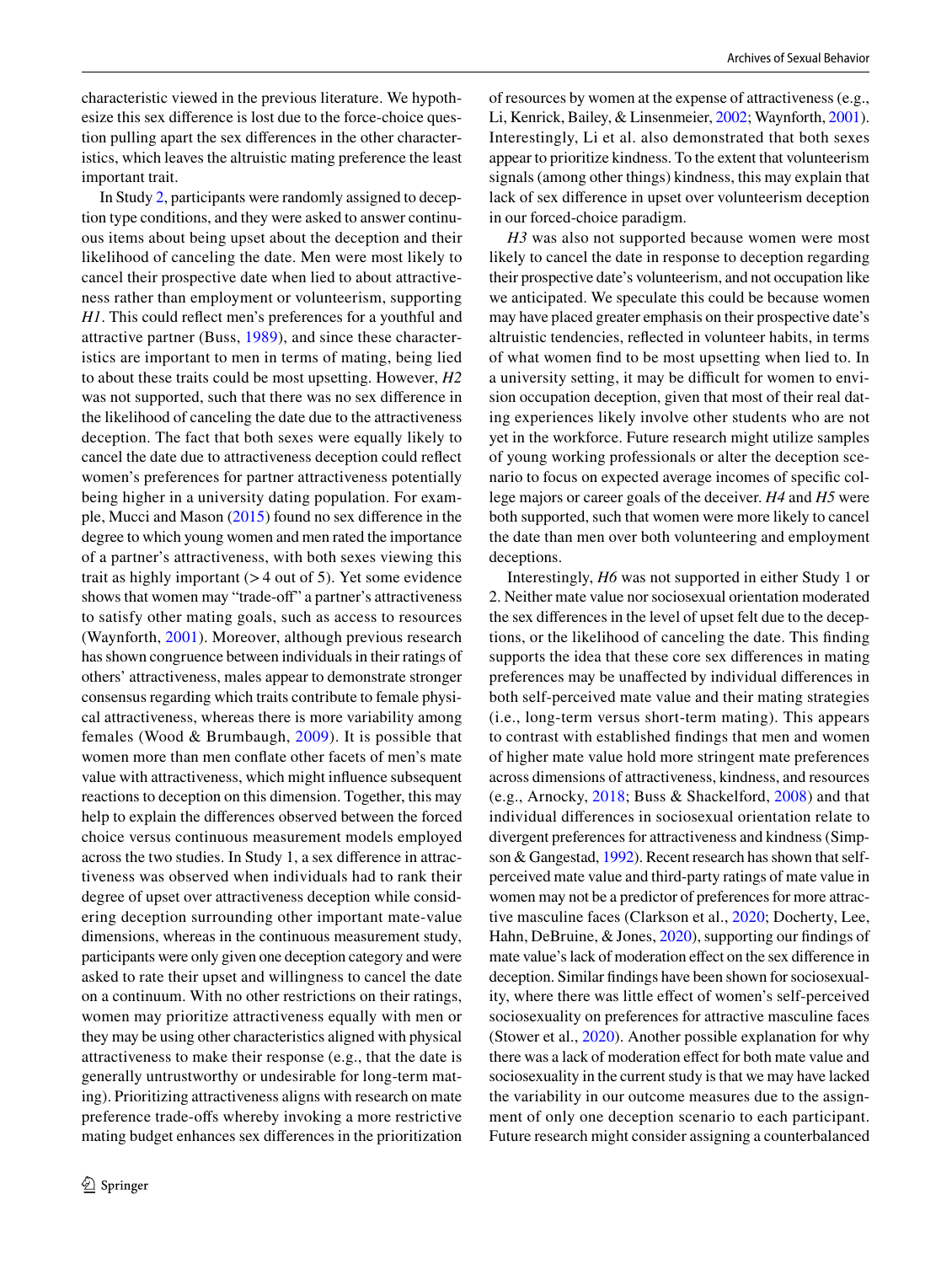outcome measure where participants are presented with each type of deception and are asked to respond on a continuous measure rating their degree of upset and likelihood of canceling the date for each. Future research might also consider using a more heterogeneous sample by including community members to potentially increase variability in responses to all measures.

#### **Limitations**

Although this study produced multiple significant results, it is not without limitations. Our sample consists of a WEIRD population, which decreases the potential for generalizability (Henrich, Heine, & Norenzayan, [2010\)](#page-9-31). Further, our sample was focused on a young demographic, with a mean age for both studies being approximately 21 years old, which cannot define the results of an older population. Past research has demonstrated younger adults have a more self-focused presentation when it comes to their online dating profiles, while older adults used fewer self-referencing words, but rather used words relating to social connectedness (Davis & Fingerman, [2015](#page-9-32)). Future research could examine different populations in terms of their online dating use.

Another limitation is in our dating scenario. We did not indicate on which online dating platform the participant met their prospective date. In this case, the participant, in imagining the scenario, would infer their own choice of online dating platform. This could be problematic because individual difference characteristics, such as sociosexuality, have recently been shown to differ across online dating platforms (Holler, Shepard, & Welling, [2019](#page-9-33)). For example, individuals who were using the online dating application Zoosk were more restricted in their sociosexuality than those using Tinder and OKCupid (Holler et al., [2019](#page-9-33)). However, as shown in this study, the individuals' sociosexuality did not moderate the current findings.

Additionally, the dating scenario employed in research was hypothetical. Such hypothetical responses are common in social psychology ranging across difficult to measure topics such as aggression (Arnocky, Ribout, Mirza, & Knack, [2014\)](#page-8-4) and mating preferences/decision making (e.g., Li et al., [2002\)](#page-9-28). One drawback of such scenarios is that individuals may believe they would respond in one manner but might actually behave differently when faced with the scenario in the natural environment (Pager & Quillian, [2005](#page-9-34)). Future research should consider examining real scenarios of dating deceptions on online dating before making firm conclusion about extant sex differences in response to such deceptions. For example, researchers could ask participants whether they have had experiences with each form of deception, and how upset it made them. Experimental speed dating paradigms could perhaps be implemented by providing a biography of each participant prior to interactions, with a confederate

engaging in deception along one of the target dimensions. Researchers could subsequently measure both level of upset and willingness to date the individual again to glean more naturalistic information.

#### **Conclusion**

This study is one of the first to examine responses to deception in an online dating context and the first to our knowledge to examine sex differences in the level of upset in response to deception in online dating. Succumbing to deception in these areas of mate preference prioritization would have negatively impacted ancestors' reproductive success. Accordingly, humans may have evolved sex differences in negative emotionality surrounding different forms of areas of deception surrounding a potential mate's value. This study shows that mate preferences are still relevant in the modern context of online dating and sex differences are still implicated in these mate preferences. Results from this study provide a framework for future research in online dating and responses to deception in a modern online dating context.

**Funding** Funding for this research provided by an NSERC Discovery Development Grant awarded to S. Arnocky (file # DDG-2017-00013).

#### **Compliance with ethical standards**

**Conflict of interest** All authors declare that they have no conflcit of interest.

**Ethical approval** All procedures were approved by the university research ethics board.

## **References**

- <span id="page-8-0"></span>Abramova, O., Baumann, A., Krasnova, H., & Buxmann, P. (2016, January). Gender differences in online dating: What do we know so far? A systematic literature review. In *49th Hawaii International Conference on System Sciences*, 3858–3867. [https:// doi. org/ 10.](https://doi.org/10.1109/HICSS.2016.481) 1109/HICSS.2016.481
- <span id="page-8-1"></span>Arnocky, S. (2018). Self-perceived mate value, facial attractiveness, and mate preferences: Do desirable men want it all? *Evolutionary Psychology*. [https:// doi. org/ 10. 1177/ 14747 04918 763271](https://doi.org/10.1177/1474704918763271)
- <span id="page-8-2"></span>Arnocky, S., Pearson, M., & Vaillancourt, T. (2015a). Health, anticipated partner infidelity, and jealousy in men and women. *Evolutionary Psychology, 13*(3), 1–10. [https:// doi. org/ 10. 1177/ 14747](https://doi.org/10.1177/1474704915593666) 04915593666
- <span id="page-8-4"></span>Arnocky, S., Ribout, A., Mirza, R., & Knack, J. M. (2014). Perceived mate availability influences intrasexual competition, jealousy, and mate guarding behaviour. *Journal of Evolutionary Psychology, 12*(1), 45–64. https://doi.org/10.1556/JEP.12.2014.1.3
- <span id="page-8-3"></span>Arnocky, S., Sunderani, S., Gomes, W., & Vaillancourt, T. (2015b). Anticipated partner infidelity and men's intimate partner violence: The mediating role of anxiety. *Evolutionary Behavioral Sciences, 9*(3), 186-196. https://doi.org/10.1037/ebs0000021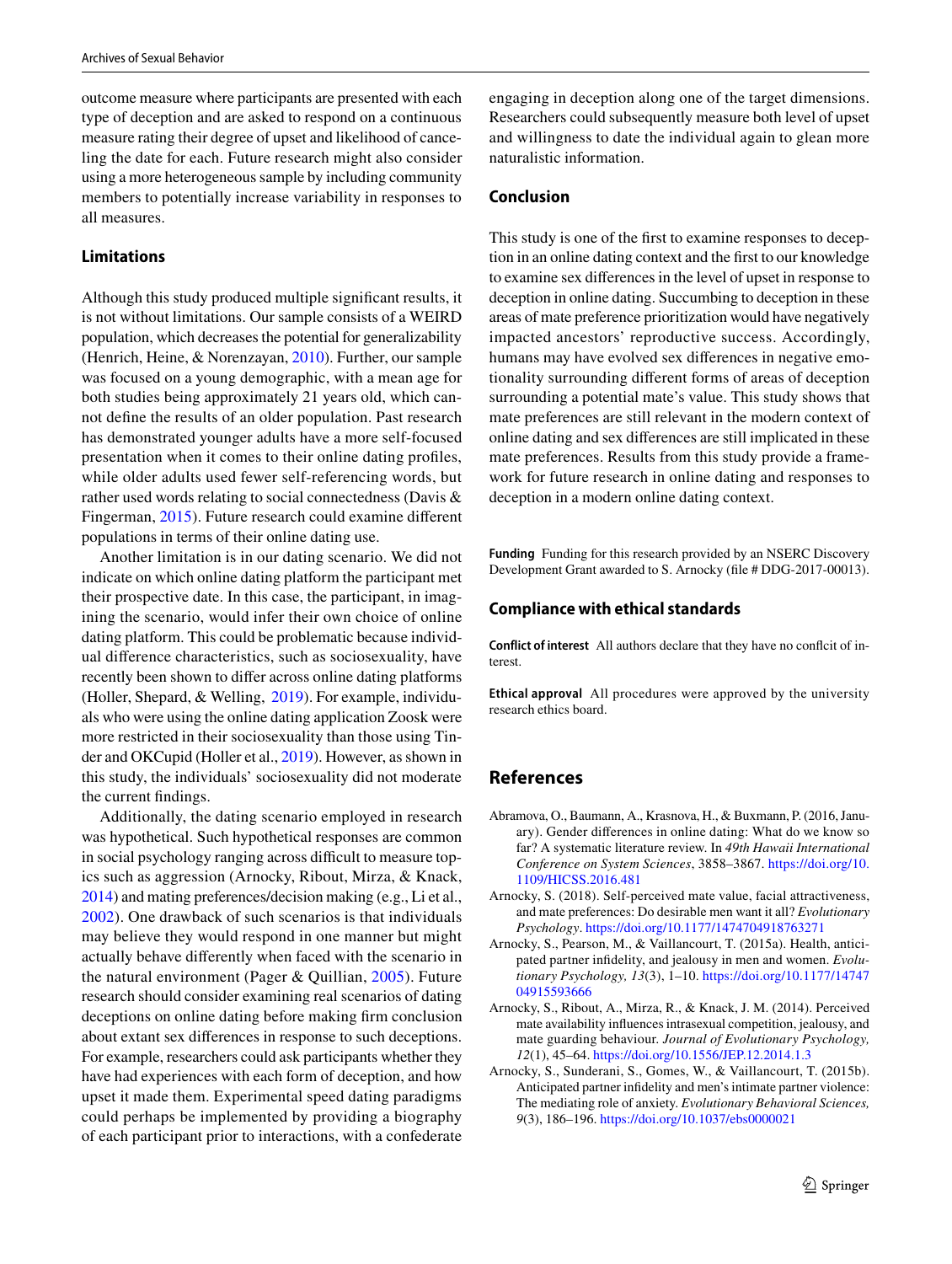- <span id="page-9-24"></span>Bird, B. M., Carré, J. M., Knack, J. M., & Arnocky, S. (2016). Threatening men's mate value influences aggression towards an intrasexual rival: The moderating role of narcissism. *American Journal of Psychology, 129*(2), 169–183. [https:// doi. org/ 10.](https://doi.org/10.5406/amerjpsyc.129.2.0169) 5406/amerjpsyc.129.2.0169
- <span id="page-9-14"></span>Brym, R. J., & Lenton, R. L. (2001, 6 February). Love online: A report on digital dating in Canada. *MSN.ca*.
- <span id="page-9-5"></span>Buss, D. M. (1988). The evolution of human intrasexual competition: Tactics of mate attraction. *Journal of Personality and Social*  Psychology, 54, 616-628. https://doi.org/10.1037/0022-3514. [54.5. 616](https://doi.org/10.1037/0022-3514.54.5.616)
- <span id="page-9-6"></span>Buss, D. M. (1989). Sex differences in human mate preferences: Evolutionary hypotheses tested in 37 cultures. *Behavioral and Brain Sciences, 12, 1-49. https://doi.org/10.1017/S0140525X00023992*
- <span id="page-9-21"></span>Buss, D. M., & Shackelford, T. K. (2008). Attractive women want it all: Good genes, economic investment, parenting proclivities, and emotional commitment. *Evolutionary Psychology, 6*(10), 134–146. https://doi.org/10.1177/147470490800600116
- <span id="page-9-7"></span>Chang, L., Wang, Y., Shackelford, T. K., & Buss, D. M. (2011). Chinese mate preferences: Cultural evolution and continuity across a quarter of a century. *Personality and Individual Differences, 50*(5), 678–683. [https:// doi. org/ 10. 1016/j. paid. 2010. 12. 016](https://doi.org/10.1016/j.paid.2010.12.016)
- <span id="page-9-29"></span>Clarkson, T. R., Sidari, M. J., Sains, R., Alexander, M., Harrison, M., Mefodeva, V., Pearson, S., Lee, A. J., & Dixson, B. J. W. (2020). A multivariate analysis of women's mating strategies and sexual selection on men's facial morphology. *Royal Society Open Science,* 7(1), 191209. https://doi.org/10.1098/rsos.191209
- <span id="page-9-4"></span>Darwin, C. (1896). *The descent of Man and selection in relation to sex* (Vol. 1). D. Appleton and Company.
- <span id="page-9-32"></span>Davis, E. M., & Fingerman, K. L. (2015). Digital dating: Online profile content of older and younger adults. *Journals of Gerontology Series B: Psychological Sciences and Social Sciences, 71*(6), 959-967. https://doi.org/10.1093/geronb/gbv042
- <span id="page-9-30"></span>Docherty, C., Lee, A. J., Hahn, A. C., DeBruine, L. M., & Jones, B. C. (2020). Do more attractive women show stronger preferences for male facial masculinity? *Evolution and Human Behavior, 41*, 312–317. https://doi.org/10.1016/j.evolhumbehav.2020.05.005
- <span id="page-9-23"></span>Edlund, J. E., & Sagarin, B. J. (2014). The Mate Value Scale. *Personality and Individual Differences, 64,* 72–77. [https:// doi. org/ 10.](https://doi.org/10.1016/j.paid.2014.02.005) [1016/j. paid. 2014. 02. 005](https://doi.org/10.1016/j.paid.2014.02.005)
- <span id="page-9-15"></span>Ellison, N. B., Hancock, J. T., & Toma, C. L. (2011). Profile as promise: A framework for conceptualizing veracity in online dating selfpresentations. *New Media and Society, 14,* 45–62. [https:// doi. org/](https://doi.org/10.1177/1461444811410395) 10. 1177/ 1461 448 114 10 395
- <span id="page-9-19"></span>Ellison, N., Heino, R., & Gibbs, J. (2006). Managing impressions online: Self-presentation processes in the online dating environment. *Journal of Computer-Mediated Communication, 11*(2), 415–441. [https:// doi. org/ 10. 1111/j. 1083- 6101. 2006. 00020.x](https://doi.org/10.1111/j.1083-6101.2006.00020.x)
- <span id="page-9-10"></span>Farrelly, D. (2013). Altruism as an indicator of good parenting quality in long-term relationships: Further investigations using the mate preferences towards altruistic traits scale. *Journal of Social Psychology, 153*(4), 395–398. https://doi.org/10.1080/00224545. [2013. 768595](https://doi.org/10.1080/00224545.2013.768595)
- <span id="page-9-3"></span>Gibbs, J. L., Ellison, N. B., & Heino, R. D. (2006). Self-presentation in online personals: The role of anticipated future interaction, selfdisclosure, and perceived success in internet dating. *Communication Research, 33,* 152–177. [https:// doi. org/ 10. 1177/ 00936 50205](https://doi.org/10.1177/0093650205285368) [285368](https://doi.org/10.1177/0093650205285368)
- <span id="page-9-18"></span>Griskevicius, V., Tybur, J. M., Sundie, J. M., Cialdini, R. B., Miller, G. F., & Kenrick, D. T. (2007). Blatant benevolence and conspicuous consumption: When romantic motives elicit strategic costly signals. *Journal of Personality and Social Psychology, 93*(1), 85–102. https://doi.org/10.1037/0022-3514.93.1.85
- <span id="page-9-17"></span>Hancock, J. T., & Toma, C. L. (2009). Putting your best face forward: The accuracy of online dating photographs. *Journal of*

*Communication, 59*(2), 367–386. [https:// doi. org/ 10. 1111/j. 1460-](https://doi.org/10.1111/j.1460-2466.2009.01420.x) [2466. 2009. 01420.x](https://doi.org/10.1111/j.1460-2466.2009.01420.x)

- <span id="page-9-26"></span>Harris, C. R. (2002). Sexual and romantic jealousy in heterosexual and homosexual adults. *Psychological Science, 13*(1), 7–12. [https://](https://doi.org/10.1111/1467-9280.00402) doi.org/10.1111/1467-9280.00402
- <span id="page-9-20"></span>Haselton, M. G., Buss, D. M., Oubaid, V., & Angleitner, A. (2005). Sex, lies, and strategic interference: The psychology of deception between the sexes. *Personality and Social Psychology Bulletin,* 31(1), 3-23. https://doi.org/10.1177/0146167204271303
- <span id="page-9-25"></span>Hayes, A. F. (2013). *Introduction to mediation, moderation, and conditional process analysis: A regression-based approach*. Guilford Press.
- <span id="page-9-31"></span>Henrich, J., Heine, S. J., & Norenzayan, A. (2010). The weirdest people in the world? *Behavioral and Brain Sciences, 33*(2–3), 61–83. https://doi.org/10.1017/S0140525X0999152X
- <span id="page-9-9"></span>Hitsch, G. J., Hortaçsu, A., & Ariely, D. (2005). *What makes you click:*  An empirical analysis of online dating. https://economics.yale.edu/ sites/default/files/files/Workshops-Seminars/Industrial-Organizati on/hortacsu-050908.pdf
- <span id="page-9-8"></span>Hitsch, G. J., Hortaçsu, A., & Ariely, D. (2010). What makes you click? Mate preferences in online dating. *Quantitative Marketing and Economics, 8*(4), 393–427. [https:// doi. org/ 10. 1007/](https://doi.org/10.1007/s11129-010-9088-6) s11129-010-9088-6
- <span id="page-9-33"></span>Holler, R. H., Shepard, K., & Welling, L. L. M. (2019). *Tinder v eHarmony: A preliminary analysis of sociosexuality across online dating platforms*. Poster session presented at the Annual Human Behavior and Evolution Society International Conference, Boston, MA.
- <span id="page-9-13"></span>Iredale, W., Van Vugt, M., & Dunbar, R. (2008). Showing off in humans: Male generosity as a mating signal. *Evolutionary Psychology, 6*(3), 368–392. [https:// doi. org/ 10. 1177/ 14747 04908 00600 302](https://doi.org/10.1177/147470490800600302)
- <span id="page-9-28"></span>Li, N. P., Kenrick, D. T., Bailey, J. M., & Linsenmeier, J. A. W. (2002). The necessities and luxuries of mate preferences: Testing the tradeoffs. *Journal of Personality and Social Psychology, 82*(6), 947–955. https://doi.org/10.1037//0022-3514.82.6.947
- <span id="page-9-16"></span>Markowitz, D. M., & Hancock, J. T. (2018). Deception in mobile dating conversations. *Journal of Communication, 68,* 547–569. [https://](https://doi.org/10.1093/jc/jqy019) doi.org/10.1093/jc/jqy019
- <span id="page-9-0"></span>Merriam Webster Online. (2019). *Deception*. https://www.merriamwebster.com/dictionary/deception
- <span id="page-9-27"></span>Mucci, M. J., & Mason, S. E. (2015). Preferred mate characteristics in young adults. *Journal of Psychology and the Behavioral Sciences, 24,* 1–5.
- <span id="page-9-11"></span>Oda, R., Okuda, A., Takeda, J. M., & Hiraishi, K. (2014). Provision or good genes? Menstrual cycle shifts in women's preferences for short-term and long-term mates' altruistic behavior. *Evolutionary Psychology, 12*(5), 888–900. [https:// doi. org/ 10. 1177/ 14747](https://doi.org/10.1177/147470491401200503) 0491401200503
- <span id="page-9-34"></span>Pager, D., & Quillian, L. (2005). Walking the talk? What employers say versus what they do. *American Sociological Review, 70*(3), 355-380. https://doi.org/10.1177/000312240507000301
- <span id="page-9-22"></span>Penke, L., & Asendorpf, J. B. (2008). Beyond global sociosexual orientations: A more differentiated look at sociosexuality and its effects on courtship and romantic relationships. *Journal of Personality and Social Psychology, 95,* 1113–1135. [https:// doi. org/ 10. 1037/](https://doi.org/10.1037/0022-3514.95.5.1113) [0022- 3514. 95.5. 1113](https://doi.org/10.1037/0022-3514.95.5.1113)
- <span id="page-9-12"></span>Phillips, T., Barnard, C., Ferguson, E., & Reader, T. (2008). Do humans prefer altruistic mates? Testing a link between sexual selection and altruism towards non-relatives. *British Journal of Psychology, 99,* 555–572. https://doi.org/10.1348/000712608X298467
- <span id="page-9-1"></span>Rowatt, W. C., Cunningham, M. R., & Druen, P. B. (1998). Deception to get a date. *Personality and Social Psychology Bulletin, 24,* 1228–1242. https://doi.org/10.1177/01461672982411009
- <span id="page-9-2"></span>Sela, Y., Mogilski, J. K., Shackelford, T. K., Zeigler-Hill, V., & Fink, B. (2016). Mate value discrepancy and mate retention behaviours